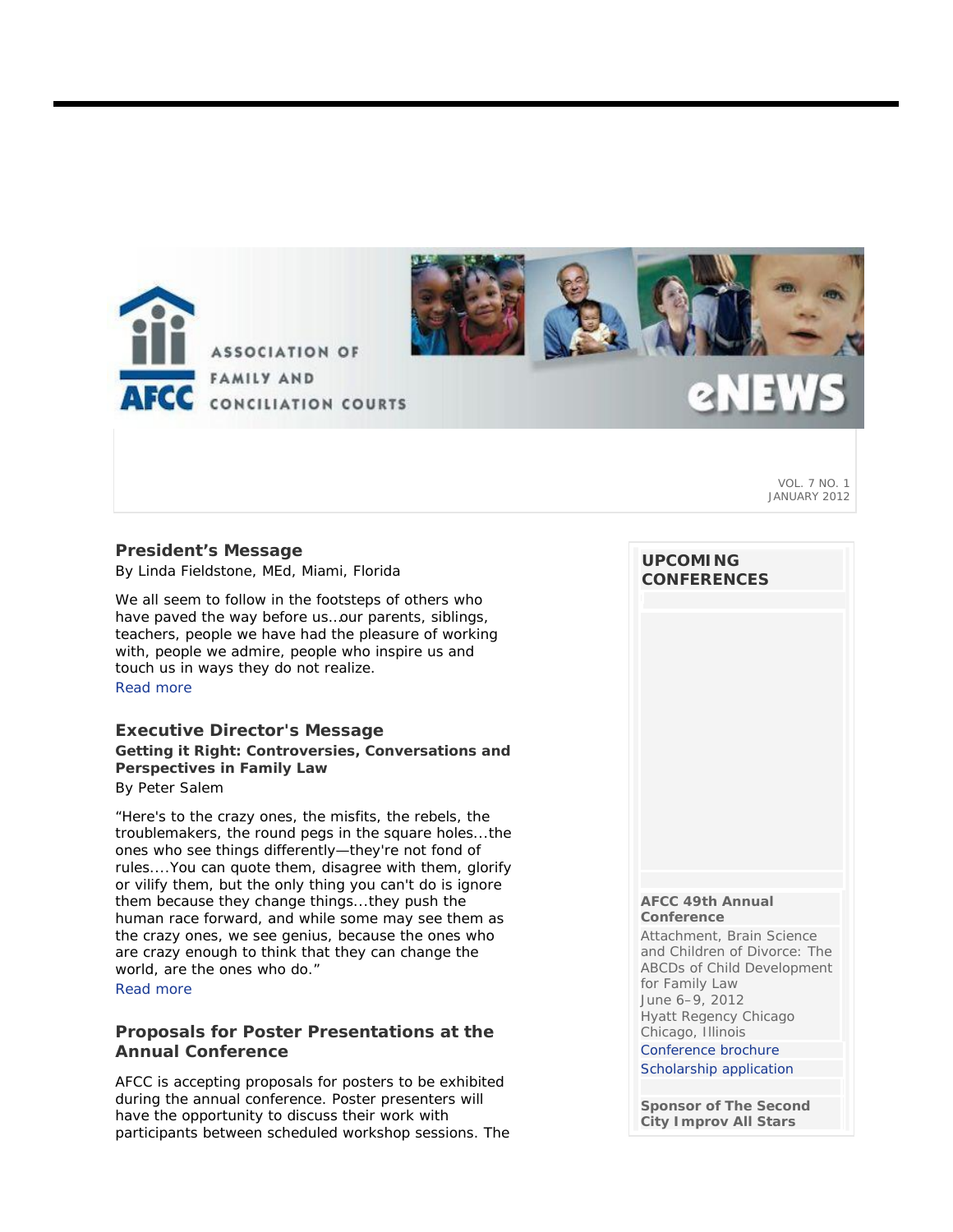deadline to submit a poster proposal is March 15, 2012. Topic suggestions and submission guidelines Submit a Poster Proposal

### **Application for Annual Conference Scholarships Now Available**

The application for a scholarship to the AFCC 49th Annual Conference, June 6–9, 2012, at the Hyatt Regency Chicago is now available. Scholarships include conference registration fees; pre-conference institute registration fees; a ticket to the welcome reception and entertainment; awards luncheon; annual banquet; AFCC hospitality suite; and a certificate of attendance. A limited number of scholarships will include a travel stipend of \$1,000. Preference for the scholarships with stipends will be given to applicants with higher travel costs, international applicants and those who demonstrate financial need. The application deadline is March 1, 2012.

Apply for a Scholarship Guidelines and Criteria

# **Scholarship Fund Update**

Thank you to the members who have already donated to the Scholarship Fund. The last months of 2011 brought many generous contributions to this valuable program. Unfortunately, however, we are not on a pace to meet our goal. In the face of continued economic uncertainty, many repeat donors are unable to contribute as generously as they have in the past; some not at all. We ask that you donate what you can; any amount will help bring us closer to our goal.

The Scholarship Fund assists individuals who would otherwise be unable to attend AFCC conferences with scholarships to cover the cost of conference registration and also a limited number of stipends to assist with travel and lodging costs. These scholarships make a lasting difference in the lives of the recipients.

Donate online, send a check to AFCC at 6525 Grand Teton Plaza, Madison, WI, 53719, or call the AFCC office at (608) 664-3750.

# **Ask the Experts Top Ten Tips for Handling Child Custody Cases Involving Domestic Violence**

*By Loretta Frederick, JD and Gabrielle Davis, JD*

Recent research confirms what many experienced practitioners know: intimate partner violence can have serious effects on children who are directly exposed to the violence or who are living with parents who use violence and coercive controls to manage family relationships.

Read more

# **Free Membership**

Donna Wowk, LLB, Toronto, Ontario, Canada, has won a

### Schiller DuCanto & Fleck LLP

**Platinum Sponsor** 

### American Academy of Matrimonial Lawyers—Illinois **Chapter**

**AFCC 10th Symposium on Child Custody Evaluations** November 1–3, 2012 Arizona Grand Resort Phoenix, Arizona

#### **AFCC 50th Annual Conference**

May 29–June 1, 2013 J.W. Marriott Los Angeles at L.A. Live Los Angeles, California

### **AFCC 51st Annual Conference**

May 28–31, 2014 The Westin Harbour Castle Toronto, Ontario, Canada

# **AFCC TRAININGS**

*Managing Personality-Disordered Parents* William A. Eddy, MSA, JD March 5–6, 2012 Chicago, Illinois More information

**Advanced Parenting Coordination Practice: Working More Effectively with Parents and Children**  Joan B. Kelly, PhD March 7–8, 2012 Chicago, Illinois More information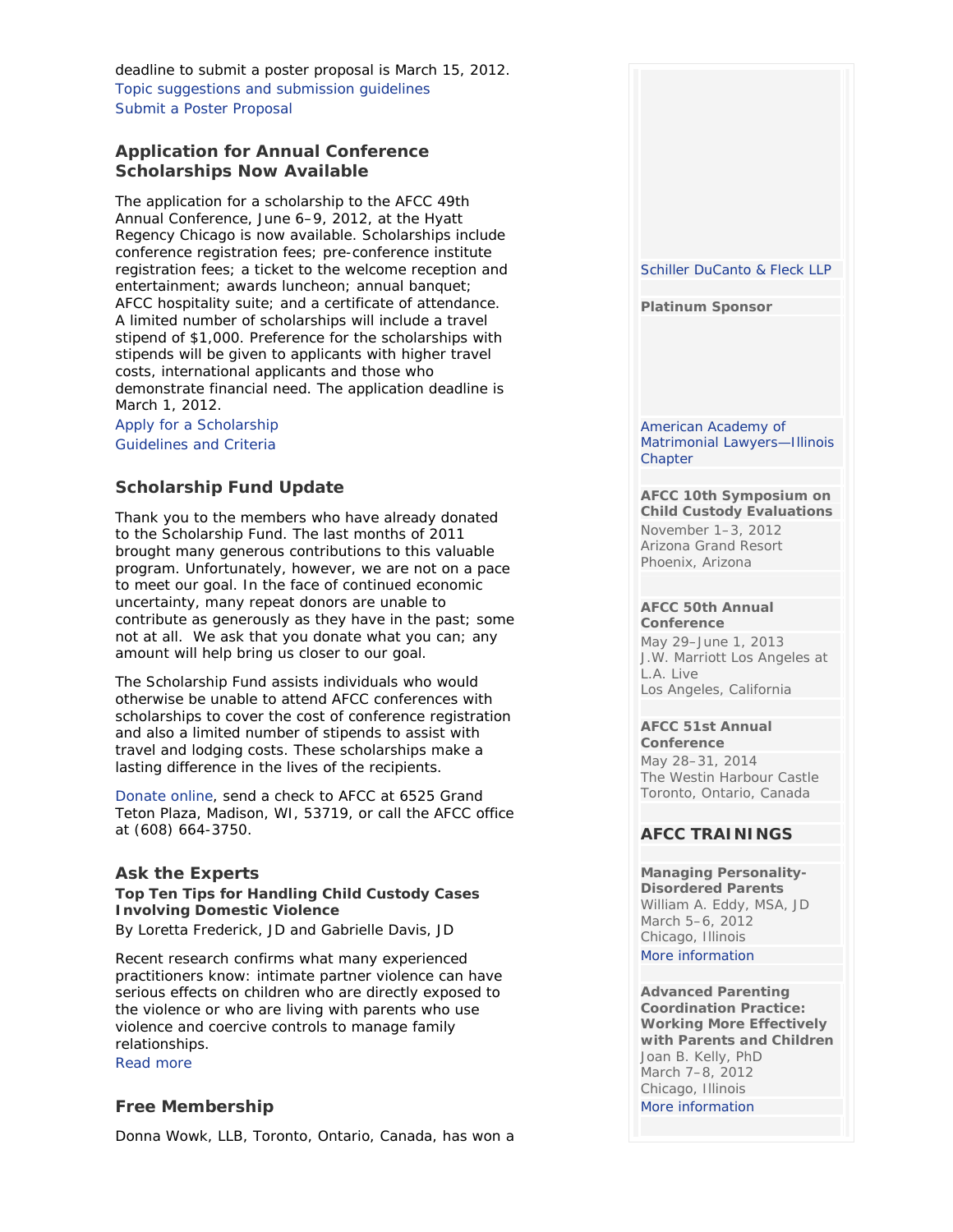free one year AFCC membership by providing AFCC with her email address. All AFCC members with an email address in the AFCC membership database were included in the annual drawing. Congratulations, Donna!

# **AFCC Dollars**

Did you know that every time someone joins AFCC for the first time and lists your name as the referral source on the membership application, you get 10 AFCC Dollars? AFCC Dollars are a thank you—for helping promote AFCC by referring friends and colleagues—and can be used toward membership dues, publications or registration fees. This year AFCC gave away over 2,500 AFCC Dollars, and would like to thank the top promoters in 2011: Barbara Fidler, Linda Fieldstone, Karen Irvin, Lorraine Martin, Leslie Shear, Judy Sherwood, Arnie Shienvold, Betsy Thomas and Leslie Todd.

# **AFCC Thanks Sponsors of the 49th Annual Conference**

Special thanks to the confirmed sponsors of the upcoming AFCC 49th Annual Conference in Chicago. If you are considering a sponsorship, there is still time to add your organization's name to this great list of conference sponsors. Sponsorships at the Gold, Silver and Local levels are available. For more details on the benefits of each, please see the Exhibits and Advertising page on the AFCC website or contact AFCC Program Coordinator Erin Sommerfeld via email or call (608) 664-3750.

AFCC conference sponsors

# **Chicago Trainings**

Join AFCC and Loyola University Chicago School of Law's Civitas ChildLaw Center in Chicago this March for two two-day training programs dealing with personalitydisordered parents and working effectively with parents and children post separation. Managing Personality-Disordered Parents, presented by William A. Eddy, MSA, JD held March 5-6, and Advanced Parenting Coordination Practice: Working More Effectively with Parents and Children, presented by Joan B. Kelly, PhD held March 7-8. Both trainings will be held at Loyola University's Philip H. Corboy Law Center in Chicago. Register Online

# **Nominate a Colleague for an AFCC Award**

The AFCC Awards Committee is seeking nominations for the John E. VanDuzer Distinguished Service Award, Stanley Cohen Research Award and Irwin Cantor Innovative Program Award, to be presented at the AFCC 49th Annual Conference in Chicago, June 6-9, 2012. Nominations must be received or postmarked on or before March 15, 2012. Do you know a friend, colleague or program that deserves extra recognition this year? Surprise them with a nomination!

# **AFCC CHAPTER CONFERENCES**

#### **Louisiana Chapter Conference**

*Technology, Trauma and Transformation: Current Issues in Family Court*  January 27, 2012 LSU Law Center Baton Rouge, Louisiana More information

#### **Arizona Chapter Conference**

*100 Years and Counting: For Families the Future is Now!* February 3–5, 2012 Hilton Sedona Resort and Spa Sedona, Arizona

More information

### **California Chapter Conference**

*The New Frontier: Exploring the Challenges and Possibilities of the Changed Landscape for Children and the Courts* February 10–12, 2012 Sheraton Delfina Hotel Santa Monica, California

More information

#### **Florida Chapter Conference**

*Spirit of Cooperation* March 30–31, 2012 Renaissance Tampa International Plaza Tampa, Florida More information

#### **Washington Chapter Conference**

*Systemic Solutions for Families in Crisis*  April 13–14, 2012 Washington Athletic Center Seattle, WA

More information

### **ASK THE EXPERTS**

**Do you have a question that you would like answered by an AFCC expert?** Let us know and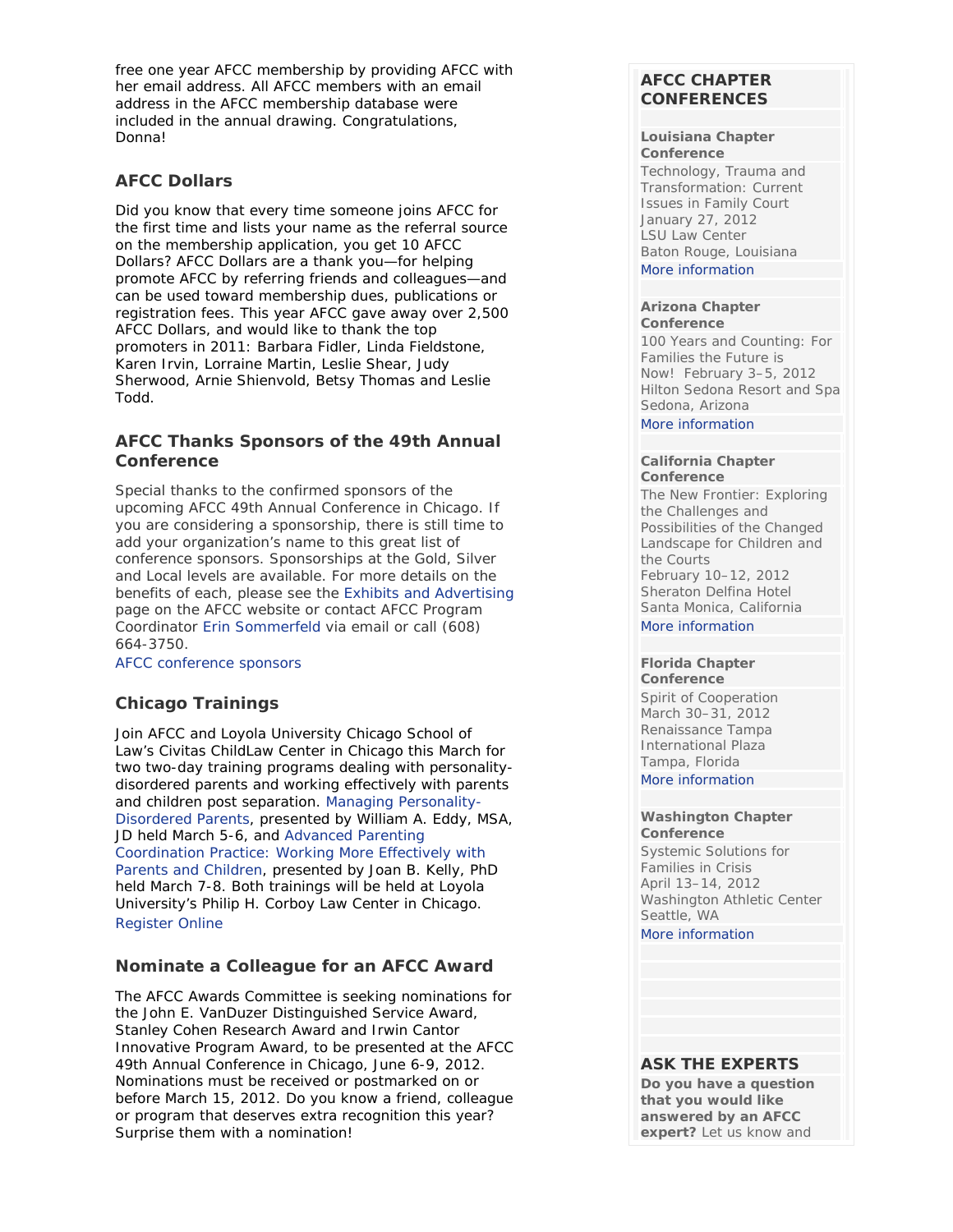# **Call for Proposals**

AFCC is accepting proposals for 90 minute workshop sessions to be presented at the 10th Symposium on Child Custody Evaluations, held November 1-3, 2012 at the Arizona Grand Resort in Phoenix. The deadline to submit a proposal is May 13, 2012; proposals must be submitted using the online form.

Topic suggestions and submission guidelines Submit a Workshop Proposal

# **In Memorium**

**Ellen Pence** (1948-2012) was a scholar and a social activist. She co-founded the Duluth Domestic Abuse Intervention Project (DAIP), an inter-agency collaboration model used in all 50 states in the US and in more than 17 countries. Read more

# **Conferences of Interest**

### **Boulder Interdisciplinary Committee on Child Custody**  February 3, 2012

*Beginning with the End in Mind: An Interdisciplinary Look at Families' Actual Needs During Divorce* Arvada Center Arvada, Colorado More information

### **6th World Congress on Family Law and Children's Rights**

March 17-20, 2013 *Building Bridges From Principle to Reality* Sydney Convention and Exhibition Centre Sydney, Australia Call for Papers submission deadline March 1, 2012 More information

### **MDIC and COAFCC**

*Understanding and Managaing High Conflict Pesonalities*  February 24, 2012 University of Denver Sturm College of Law Denver, CO More information

# **Member News**

**Kathryn Kuehnle**, Indian Shores, Florida and **Leslie Drozd**, Newport Beach, California have edited a new book, *Parenting Plan Evaluations: Applied Research for the Family Court*, published by Oxford University Press. Many of the contributing authors are AFCC members. Read more

**Barbara Landau**, North York, Ontario, Canada, was awarded the 2011 McGowan Award of Excellence in Dispute Resolution by the ADR Institute of Canada. She your question could be answered in the next *AFCC eNEWS*.

Email your question

# **JOIN AFCC**

Are you a member?

Join or Renew

AFCC offers member benefits that promote excellence in practice.

View member benefits

# **ABOUT AFCC eNEWS**

*AFCC eNEWS* is a monthly e-newsletter published by the Association of Family and Conciliation Courts (AFCC). *AFCC eNEWS* provides professionals with time sensitive and up-to-date topics including practice tips, research innovations and international news. Readers are welcome to forward this e-newsletter to interested colleagues.

AFCC eNEWS archive

### **Website Version:**

If you are having trouble viewing this email correctly, please view the website version by clicking here.

### **Editor:**

Leslye Hunter editor@afccnet.org

AFCC welcomes your comments, questions or feedback. Please email the editor by clicking here.

# **EMAIL UPDATE**

Subscribe, Unsubscribe or Update Your Email Address AFCC will never share, distribute or publicize your email address.